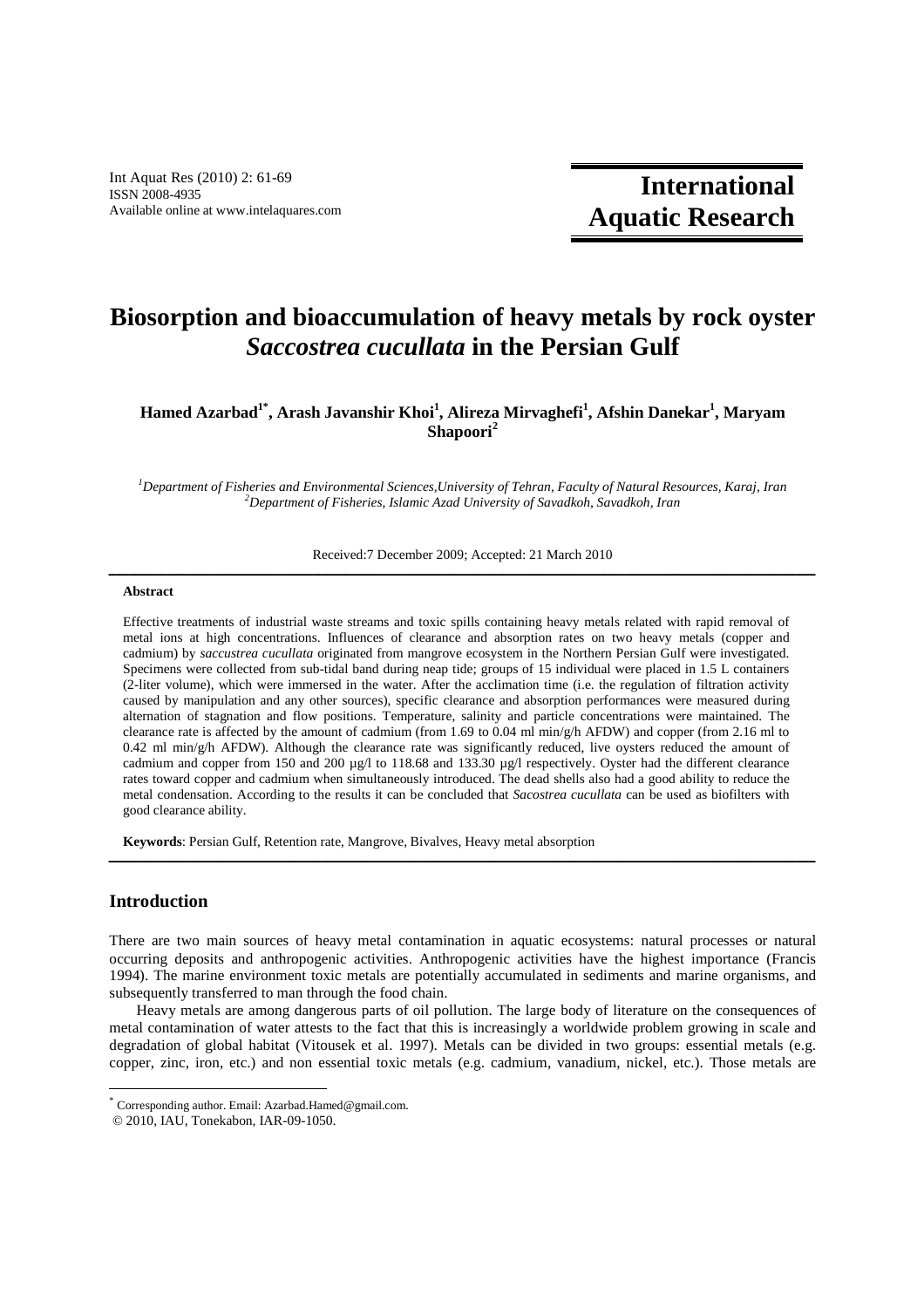dissolved in the water or accumulated in the body of aquatic organisms (Amiard et al. 1987). Due to the rarity of some metals in the environment, they can be used as indicators of oil pollution. Metals are known to reduce the performance of bivalve molluscs (Kramer et al. 1989), because in the presence of a high concentration of heavy metals, bivalve molluscs keep their shells closed for a longer period of time (Doherty et al. 1987), producing fewer byssus threads (Martin et al. 1975) and reduce heart rates (Grace and Gainey 1987). Also some marine bivalves reduce their filtration rates (Watling 1981; Grace and Gainey 1987).

The Persian Gulf is a shallow basin with an average depth of 35–40 m and a total area of around 240 sq. km. It joins free international waters through the Strait of Hormuz (Banat et al. 1998). The turnover and flushing time have been estimated to be in the range of 3–5 yr indicating that pollutants are likely to reside in the Persian Gulf for a considerable time (Sheppard 1993). Due to shallow depth, limited circulation and high salinity and temperature Persian Gulf (Saeed et al. 1995), impacts of pollutants on the marine environment may be significant. Occurrence of several environmental disasters in the region during the recent years (including the biggest oil spill in the world in 1991) and increasing pollution, urges treatments that are efficient and cost-effective.

 Bivalves have been extensively used for the assessment of the petroleum hydrocarbons and heavy metals (de Mora et al*.* 2005; Fowler et al. 1993) in the Gulf. Consideration of the ability of certain plants and animals to accumulate trace metals above ambient water concentration has led to the use of certain macrophytes (Jackson 1982; Fisher 1985) and mollusks (Bebianno et al. 1993; Walsh et al. 1995) as biofilter organisms. The purpose of this study was to examine the role of oyster filtration (alive oysters and dead shells) in mangrove habitat so as to reduce the pollutants in Persian Gulf. The Uptake and clearance rate of *saccustrea cucullata* was measured when it was exposed to heavy metals (cadmium and copper) in natural conditions in order to determine the capability of the oyster filtration rate as well as the impact of the heavy metals on the clearance rate.

# **Materials and methods**

## *Study site*

The in situ experiments were carried out in Queshm Island in the north of Hormuz strait (26°45′N 55°49′E) in the Persian Gulf in June 2009. Laboratory measurements of heavy metals were performed in the Department of Fisheries and Environmental Science, Faculty of Natural Resources, University of Tehran, Karaj, Iran.

#### *Experimental set-up*

Mesocosm was situated below the sea water surface in the selected coast of mangrove forest (based on easier availability, the existence of saccustrea cucullata communities and accessibility to basic data). First, an iron bench was installed on intertidal sediment near to subtidal zone during the low tide. The bench had two distinct levels (Figure 1), distanced by 1 m from each other.

Feeding reservoirs of 20-liter were placed on the upper level in order to allow the system flow by gravity. Recipients of 2-liter volume were placed below water surface at the lower level of the bench. The intermediate pipe between feeding reservoir and mesocosm recipient below the water was chosen from PVC tube. Flow taps were installed to control water flow rate and manipulate current-flow conditions. As it can be observed from Figure 1, water inlet was located at the bottom of recipient, while the water outlet was on the top.

Then, some of the alive oysters were washed, weighed and placed in the mesocosm (2-liter volume) provided with filtered water (MW cut-off: 50  $\mu$ m). The second group of the experiment, which contains the dead shells, was also weighed and put in another mesocosm (2-liter volume). The water was kept and always air-saturated with oxygen. The beginning time of the experiment was started when bivalve siphons could be observed from the recipient walls (after adaptation to new condition).

At the beginning of the experiment, heavy metal solution (dissolved in distilled water), was added to the feeding tank situated 1.5 m higher than mesocosm. The initial concentrations for cadmium and copper were 150  $\mu$ g/l and 200  $\mu$ g/l, respectively. CdCl<sub>2</sub> and CuSO<sub>4</sub> were used to prepare initial solutions. Each experiment involved two paralleled mesocosm for alive bivalves and dead shells. The absorption procedure was consisted of two minutes of flow followed by five minutes of stagnation. This stop-flow condition was repeated seven times, causing 50 minutes of experimental time for each metal. The sampling was done at the beginning of two minutes and at the end of five minutes.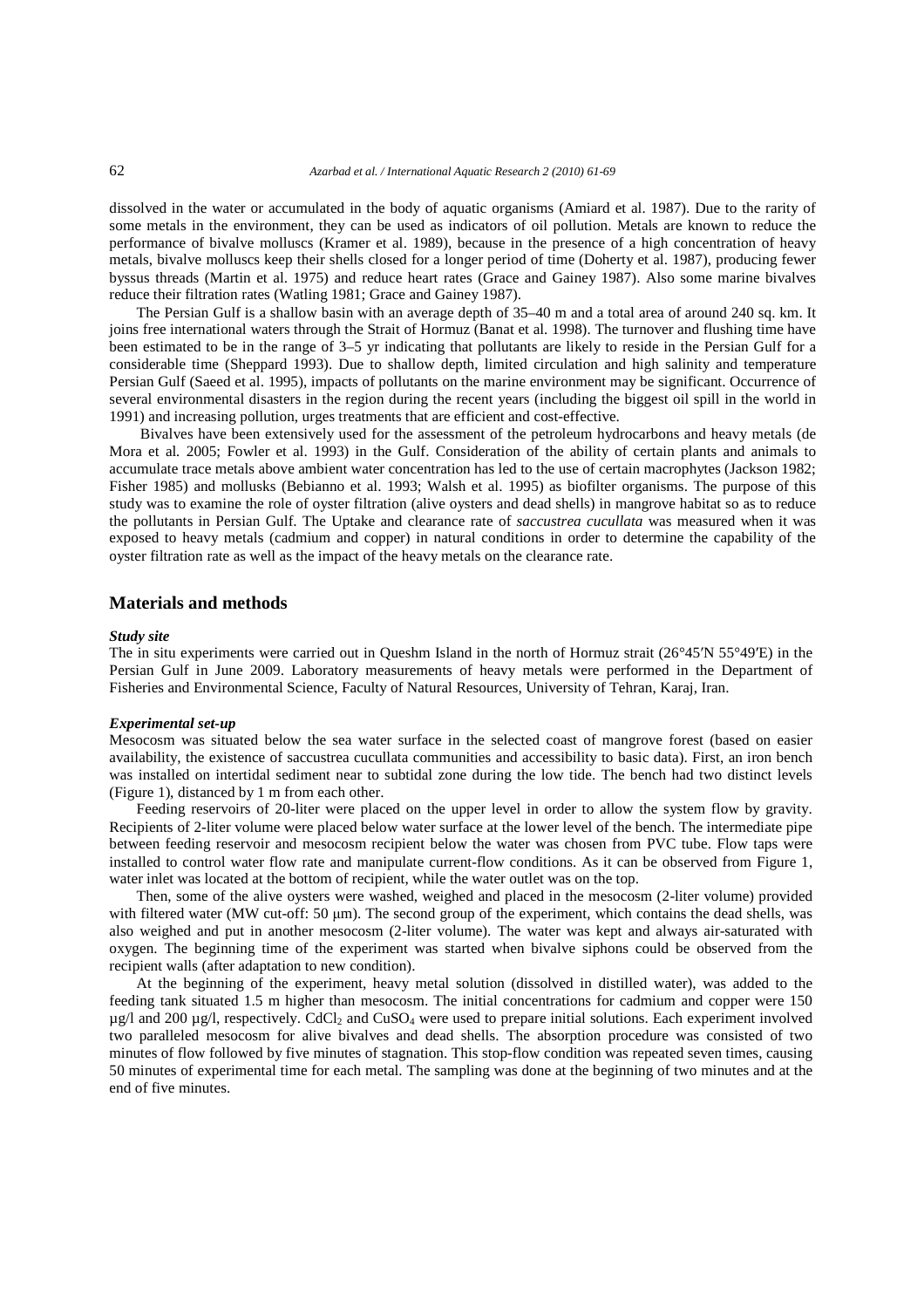

Fig. 1. In situ mesocosm settlement in subtidal zone, where parts are installed on a bench settled on the sediments. Contaminated sea water from reservoirs of 20 liters flowed into filtration chambers (A & B) of 2 liters, where each one contained alive or dead oysters Taps, installed in input and output flow pipes was installed to control water velocity in the system.

## *Clearance rate*

After doing contamination experiments, enclosures were cleaned and filled again with filtered seawater (55  $\mu$ m), containing a known concentration of the phytoplankton, Dunaliella salina ( $\approx$  10 000 cells/ml). This was considerably below the threshold value of 5 mg/l (Widdows et al. 1979) above which the organic material is deposited by bivalve molluscs as pseudofaeces (Foster-Smith 1975a, b). Water samples were taken after 30 minutes and the particle concentration was determined through visual counting under a microscope using a Neobar slide with five replicates. Clearance rate (defined as the volume water cleared of Dunaliella cells per time unit and biomass) was calculated by the following formula Jørgensen (1990): Clearance rate (CR: ml. min/g ) = V (ln  $C_0$ -C<sub>1</sub>)/W.T

where:

 $C_0$  = cell concentration at time  $T_0$  $C_1$  = cell concentration at time  $T_1$ W and  $T = AFDW$  biomass (g) and experimental period (min), respectively  $V =$  volume of the recipient (ml)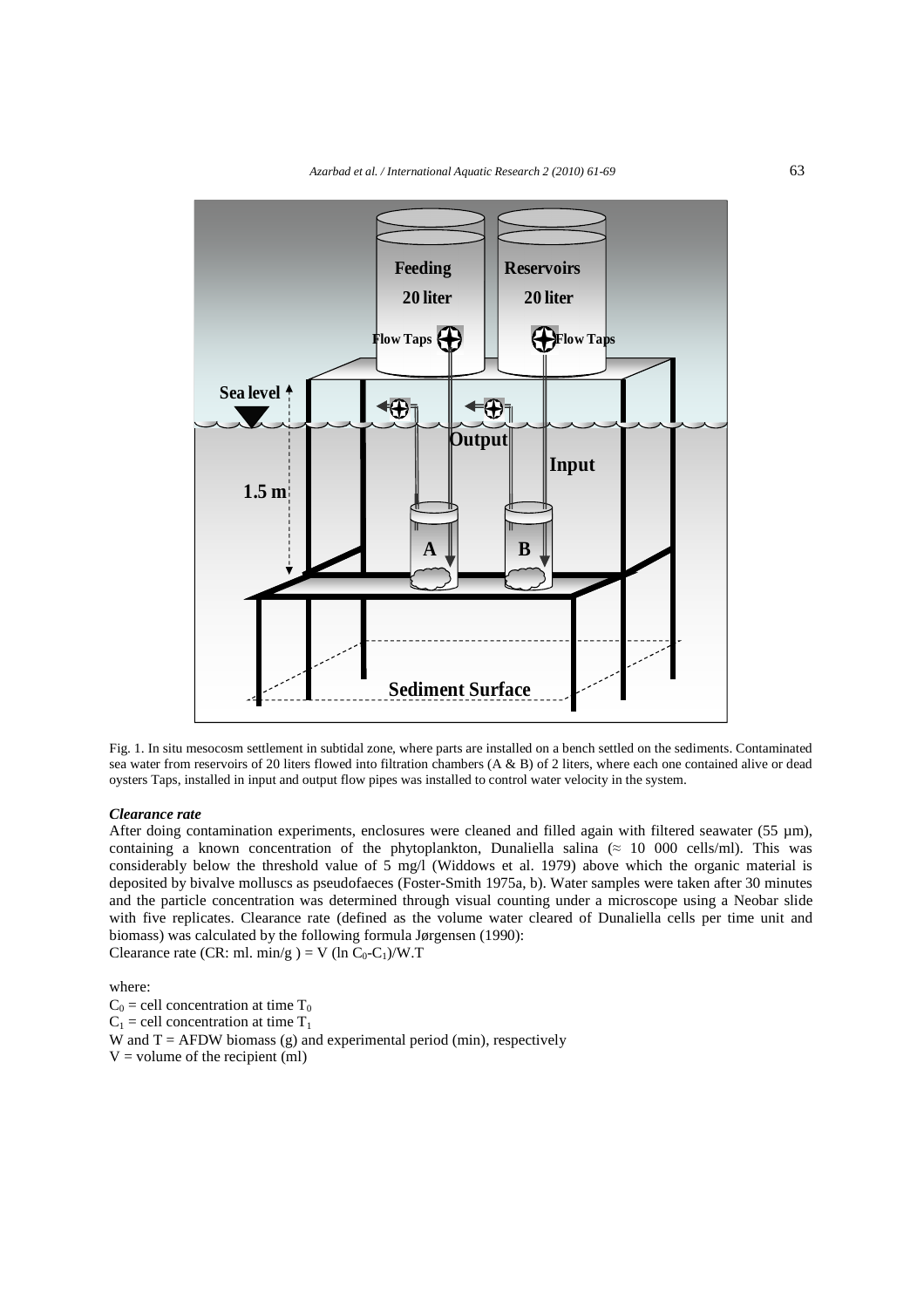#### *Sample preparation*

The water samples were prepared for analysis according to chelation-extraction method (Long and Martin, 1991). The samples were transferred to tightly-sealed polyethylene containers to avoid adsorption of metals from digested solution and kept at 4 ◦C prior to further analysis. Individuals were dried to a constant weight at 90°C and ashed at 538 °C for 5 hours to determine Ash-free dry weight (AFDW).

## *Analytical Method*

Elements contents in samples were determined using Inductively Coupled Plasma Mass Spectrometer (VG PlasmaQuad 3 – VG Elemental, Winsford, Cheshire, UK). A known amount of an indium standard solution was added to HNO<sub>3</sub> solution as an internal standard. All analyses were undertaken at least in triplicate on each sample and the mean values were calculated.

#### *Data analysis*

The unpaired T-test was used to compare each group (alive and dead shell) at different time of experiment. Clearance rate data were log transformed to achieve homogeneous variances for statistical analysis (Bartlett's test, Sokal and Rohlf 1981). Differences were considered significant at *P* < 0.05.

# **Results**

#### *Clearance measurements*

Preliminary results of clearance rates for copper and cadmium showed that oysters demonstrated different behaviors, when they were exposed to these metals, essential and non-essential, respectively. In case of cadmium, oyster cleared sea water as high as 2.39 ml/min in the beginning of exposure but this value decreased rapidly to 0.4 ml. Clearance rates remained constant after 49 minutes.

Clearance rate of live oysters exposed to cadmium at different exposure time were significantly different  $(P < 0.05)$ . Average of clearance rate in live oysters was calculated to be 0.59 ml min/g AFDW and the least (at 35) minute) and maximum clearance (at 7 minute) in this group was 0.04 and 2.39 ml min/g AFDW respectively. With increasing exposure time with metal, clearance rate was reduced. The most clearance rate in treatment was measured at the beginning of experiment and this rate was decreased during Experimental period (Fig. 2). Clearance rate of dead shells exposed to cadmium with different exposure times was also different ( $P < 0.05$ ). Average rate of clearance of the dead shells was 0.23 ml min/g DW and the lowest (at 14 and 35 minutes) and highest value (at me 28 minutes) in this group was 0.007 and 0.79 ml min /g DW, respectively.

In case of copper, clearance rate of alive oyster and dead shells exposed to this metal (200 µg/l) was significantly different between two groups ( $P < 0.05$ ) (Fig. 2). Clearance rate of live oysters was different among tested times ( $P < 0.05$ ). Average of clearance rate in the live oysters was 1.1 ml min/g AFDW and the minimum (at 28 min) and maximum values (during the 7 and 14 minutes) were 0.42 and 1.94 ml min /g AFDW respectively.

#### *Ability of oyster in decreasing heavy metal concentration from sea water (reduction rate)*

Figure 3 shows the removal of cadmium and copper from the sea water of about 150 and 200 ppb, by *saccustrea cucullata*, respectively. Reduction rate (the decrease in heavy metal concentration by alive or dead oyster in each experimental period, compared with initial concentration) of cadmium in two experimental groups was significantly different  $(P < 0.05)$ .

For alive oyster, this value was different during the experiment. The average reductions in concentration of cadmium in alive oyster were 116.69 µg/l and the minimum (in 49 minutes) and maximum decreases (in 7 minutes) were 111.3 and 129.6 µg/l, respectively. The average reduction of cadmium concentration by shells, compared with initial concentration (150 µg/l), was calculated to be 138.73 µg/l (Fig. 2 A). Similarly, copper reduction rate in the two experimental groups was different (*P* < 0.05). Reduction rate of copper from water by live oysters was different at the experimental times ( $P < 0.05$ ) and average reduction was 133.30  $\mu$ g/l. The lowest values (in 7 minutes) and maximum reduction (in 42 minutes) were 126.9 and 145.7 respectively. Therefore, the absorption rate increased over time. It was noted that average decrease in copper concentrations by shells was 181.07 µg/l (Fig. 2 B). Shell clearance rate when exposed to copper was not significantly different with the tested time. Average rate of clearance in shells was 0.3 ml min/g DW.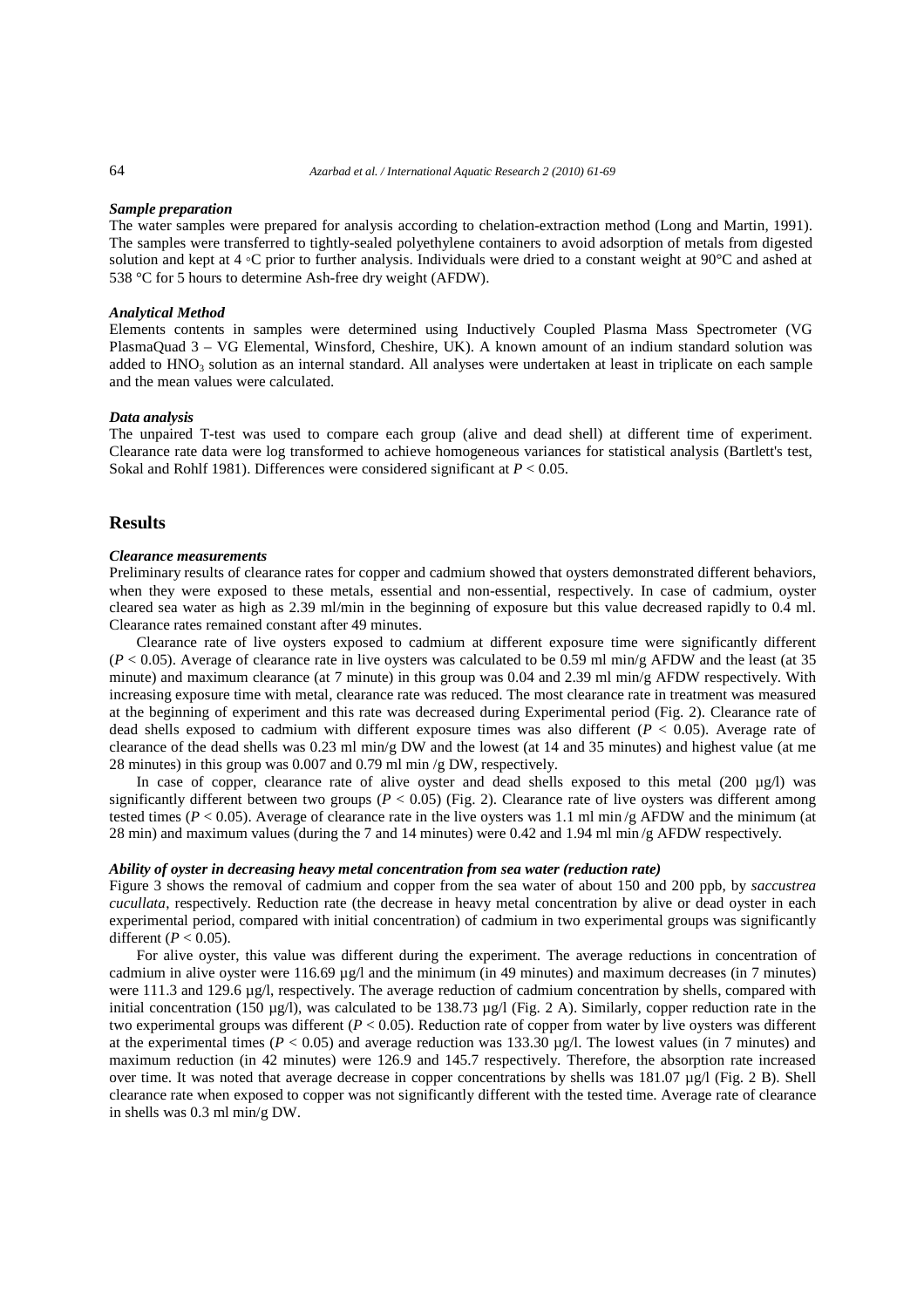



Fig. 2. Clearance rate of live oyster (treatment) and dead shells (control) exposed to cadmium (A) and copper (B)



Fig. 3. Amount of cadmium (A) and copper (B) reduction by live oyster (treatment) and dead shells (control)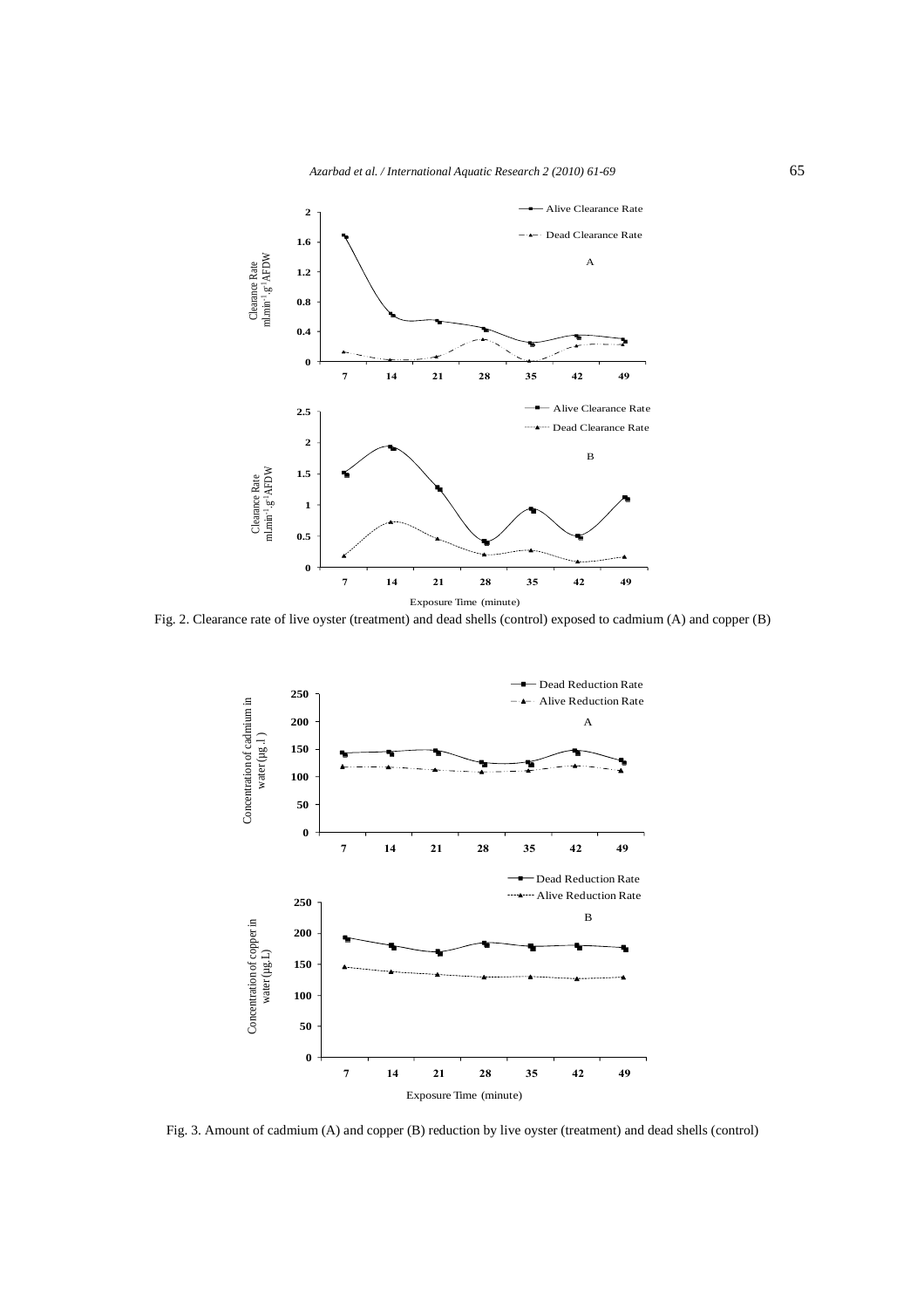Table 1 shows the reduction of cadmium and copper from solution using live oyster and shells. After 49 minutes of continuous stirring, the average reduction of cadmium from solution compared with initial concentration in treatment and control reached 22.14% and 8.15% respectively. The total cadmium concentration in the water was reduced from 150 ppb to 116.69 and 138.73 ppb in treatment and control, respectively. The initial removal and the overall removal of cadmium from water decreased with increasing exposure times.

| Time (min) | Percent of copper<br>removed in control | Percent of copper<br>removed in treatment | Percent of copper<br>removed in control | Percent of copper<br>removed in<br>treatment |
|------------|-----------------------------------------|-------------------------------------------|-----------------------------------------|----------------------------------------------|
|            | 3.20                                    | 27.15                                     | 4.13                                    | 27.87                                        |
| 14         | 9.60                                    | 30.90                                     | 3.07                                    | 21.27                                        |
| 21         | 11.68                                   | 33.20                                     | 1.33                                    | 24.93                                        |
| 28         | 7.60                                    | 35.25                                     | 15.73                                   | 18.87                                        |
| 35         | 10.30                                   | 34.25                                     | 18.40                                   | 25.80                                        |
| 42         | 9.60                                    | 36.55                                     | 1.27                                    | 20.00                                        |
| 49         | 11.35                                   | 35.42                                     | 13.13                                   | 16.73                                        |

Table 1. Removal amounts of copper and cadmium in treatments (live oysters) compared to those of control (dead shells)

The average copper reduction in treatment and control of 33.35% and 9.05% respectively for copper removal from solution was achieved after 49 minutes of continuous stirring. The total copper concentration in solution was reduced from 200 ppb to 133.30 and 183.07 ppb in treatment and control, respectively. The initial removal and the overall removal of copper from water showed no decrease with increasing exposure times.

# **Discussion**

The current work investigated the potential of rock oyster for rapid removal of high concentrations of metal ions and determines effect of heavy metals on clearance rate of oyster. The exposed individuals of *S.cucullata* to cadmium and copper showed a dramatic decrease in clearance rate.

This was more pronounced for cadmium, suggesting that this species is more sensitive to cadmium exposure than the copper. Reduced clearance rate could be the result of gill damages, since one of the recorded effects of sub lethal concentrations of cadmium is structural deformations of gills (Viarengo 1989). The reduction in clearance could also be the result of avoiding the cadmium and copper through partial valve closure, although this behavior was not observed in the present study. This behavior has been reported for the blue mussel, *Mytilus edulis*, when exposed to copper (Davenport 1977; Manley 1983).

Our results demonstrated that clearance rate was a sensitive parameter for determining the effects of metals on *S. cucullata*. In case of cadmium, clearance rate of live oyster at initial time of experiment was 2.39 ml min /g AFDW, while this value decreased to 0.5 ml min /g AFDW at the end of experiment. Clearance rate in live oysters exposed to copper at the first time (7 minutes) was 1.52 ml min /g AFDW and that obtained at the end (49 minutes) was 1.12 ml min /g AFDW. Thus, the oysters exposed to cadmium were more influenced than those exposed to copper. This was in agreement with results of other studies for marine bivalves, e.g. *Mytilus edulis* (Abel 1976; Watling 1981). Cadmium uptake by freshwater mussels has been shown to be highly dependent on concentration, duration of exposure (Das and Jana 1999), mussel length (Roseman et al. 1994), and detoxification mechanisms. In the experiments of clearance and uptake rate in both live oyster and dead shells exposed to cadmium and copper (Figure 2), re-dissolution of absorbed heavy metals was observed.

This was expected with the short exposure time. Effective treatments of industrial waste streams and toxic spills containing heavy metals depend on the rapid removal of high concentrations of metal ions (Demetra 2007). For dead shells, the first removal occurred, then re-dissolution, afterward removal again and so on. The re-dissolution could occur as a result of number of factors: a change in pH beyond a critical value, a change in temperature due to heating from the continuous operation of the stirrer, or a change in the crystal structure of the formed calcium/cadmium, copper compound following sorption (Elfwing 2002). It was concluded that in dead shells the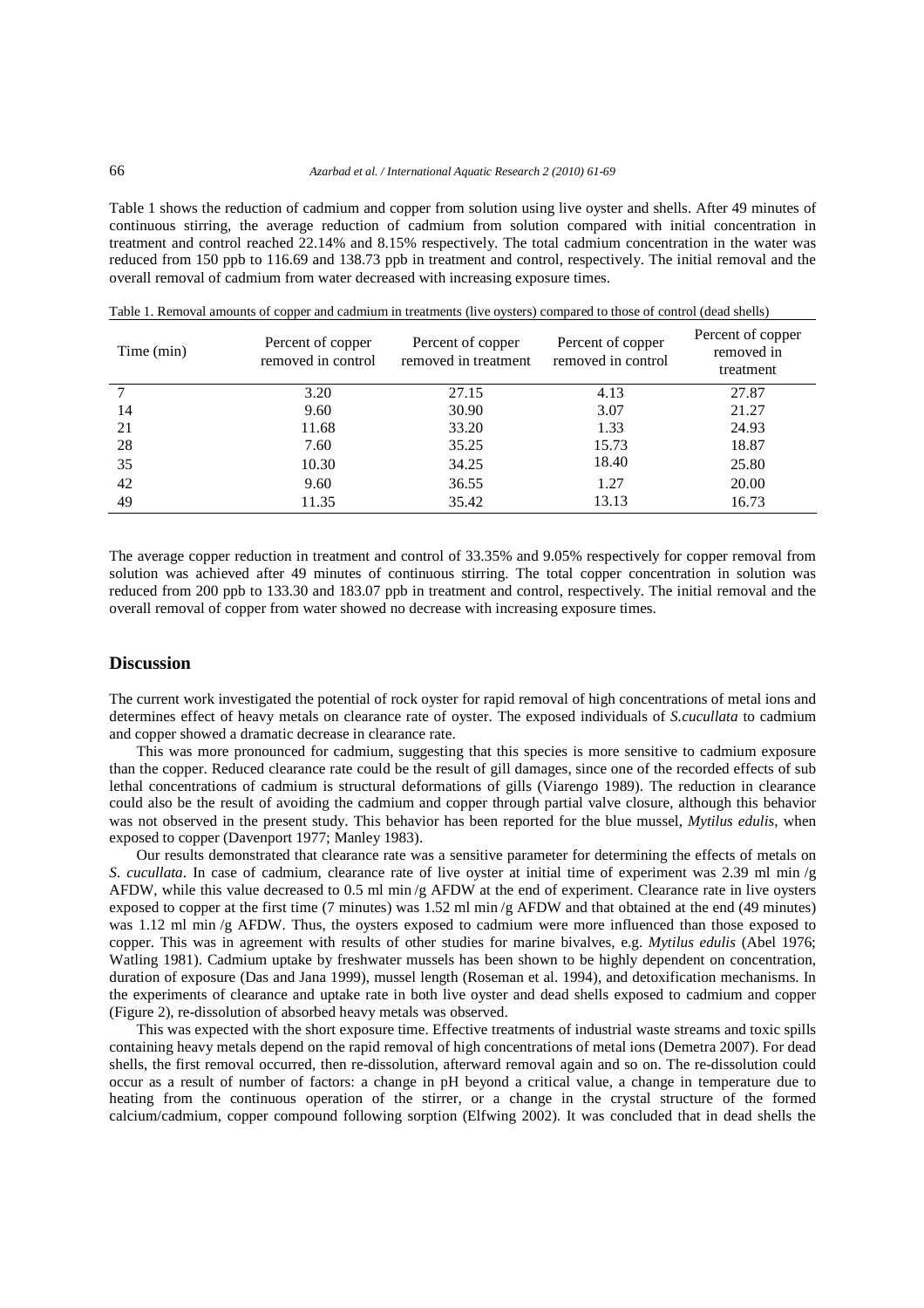mechanism of the removal of heavy metal ions was rapid absorption of the metal and exchange of calcium ions of the shell with metal ions from the aqueous solution (Demetra 2007).

 Maximum reduction rate of cadmium by live oyster was obtained in 7 minutes, although the highest clearance rate of live oyster was also found at this time. Similarly, the lowest clearance rate of live oysters was observed at the end of experiment (49 minutes) and at this time the minimum reduction of the metal concentration from water by *S. cucullata* was found (Table 1 and Figs. 1, 2). While this model was not found in the case of copper. The highest purification rate of live oyster was in the first time, while most of copper reduction took place at the end of experiment. This shows that at the beginning of the experiment oyster was able to control absorption of copper, but after being exposed to the metal, this ability was decreased (Table 1 and Figs. 1, 2). It was suggested that *S. cucullata* was capable of regulating the concentration of the essential metals Cu in the body, whereas Cd, which is a non-essential element, cannot be regulated. This has been found for several other organisms, including *Mytilus edulis* (Amiard et al. 1987; Rainbow and White 1989).

Rainbow and White (1989) showed that Zn regulation in the decapods, *Palaemon elegans,* is an active process; an increased rate of Zn uptake was matched by an increased Zn excretion (White and Rainbow 1982). When the effective concentrations for Cu and Cd, found in this study, are compared with quality criteria for metal concentrations in surface water (3 µg/l Cd and 0.2 µg/l) (Ministerie van Verkeer en Waterstaat 1988-1989), it appears that all effective concentrations were above these levels, suggesting that *S. cucullata* was sufficiently protected by these quality criteria.

This oyster lives in a constantly changing environment, rendering higher tolerance than species below the intertidal zone (Newell 1970). Since they are evolved in and adapted to such variable environments, they have a better ability to tolerate any toxic compound, and possibly every perturbation, than would morphologically similar organisms adapted to stable environments (Fisher 1977). Currently, the treatment of choice for reducing or removing dissolved heavy metals is chemical precipitation. Although this method is fairly inexpensive, it has disadvantages including slow reaction times, a need for pH control during treatment, subsequent pH readjustment, high residual metal solubilities at near-neutral pH, the need for adding polyelectrolytes or other chemicals for the coagulation and flocculation steps as well as reliance on numerous chemicals as coagulant aids to further promote rapid settling; high chemical costs and the concomitant disposal costs.

 Use of shell and live oyster as an alternative to precipitation offers a benign process that could replace, or at least lessen, current reliance on the great quantities of generally corrosive chemicals that are essential with conventional precipitation treatment methods. According to our results, it can be concluded that *Saccostrea cucullata* (live and dead shells) can be used as biofilters with good clearance ability. The pollution pressure imposed by heavy metals is likely to increase even further in the area, due to the accelerating development throughout the coastal zone. A higher cadmium and copper load, e.g. released from anti-fouling paint used on most vessels in the gulf, will most certainly result from increasing shipping activities, but also from other sources, like industrial wastes, untreated sewage and leakage from sediments. As a conclusion, the use of *Saccostrea cucullata* for control of heavy metal pollution in the Persian Gulf can be a promising means.

## **Acknowledgements**

This study was funded by a research grant of the Iranian Offshore Oil Company.

### **References**

Abel PD. 1976. Effect of some pollutants on the filtration rate of *Mytilus edulis*. Mar Pollut 7(12): 228-31.

- Amiard JC, Amiard-Triquet C, Berthet B, Metayer C. 1987. Comparative study of the patterns of bioaccumulation of essential (Cu, Zn) and non-essential (Cd, Pb) trace metals in various estuarine and coastal organisms. J Exp Mar Biol Ecol 106: 73- 89.
- Anderlini V, Al-Harmi L, Delappe B, Risebrough R, Walker W, Simoneit B, Newton A. 1981. Distribution of hydrocarbons in the oyster *Pinctada margaritifera*, along the coast of Kuwait. Marine Pollution Bulletin 12: 57-62.

Banat IM, Hassan E S, El-Shahawi M S, Abu-Hilal A H. 1998. Post-Gulf war assessment of nutrients, heavy metal ions, hydrocarbons and bacterial pollution levels in the United Arab Emirates coastal waters. Environ Intern 24(1/2): 109–116.

Bebianno MJ, Nott JA, Langston WJ. 1993. Cadmium metabolism in the clam, *Ruditapes decussata*. Aquat Toxicol 27: 315–334.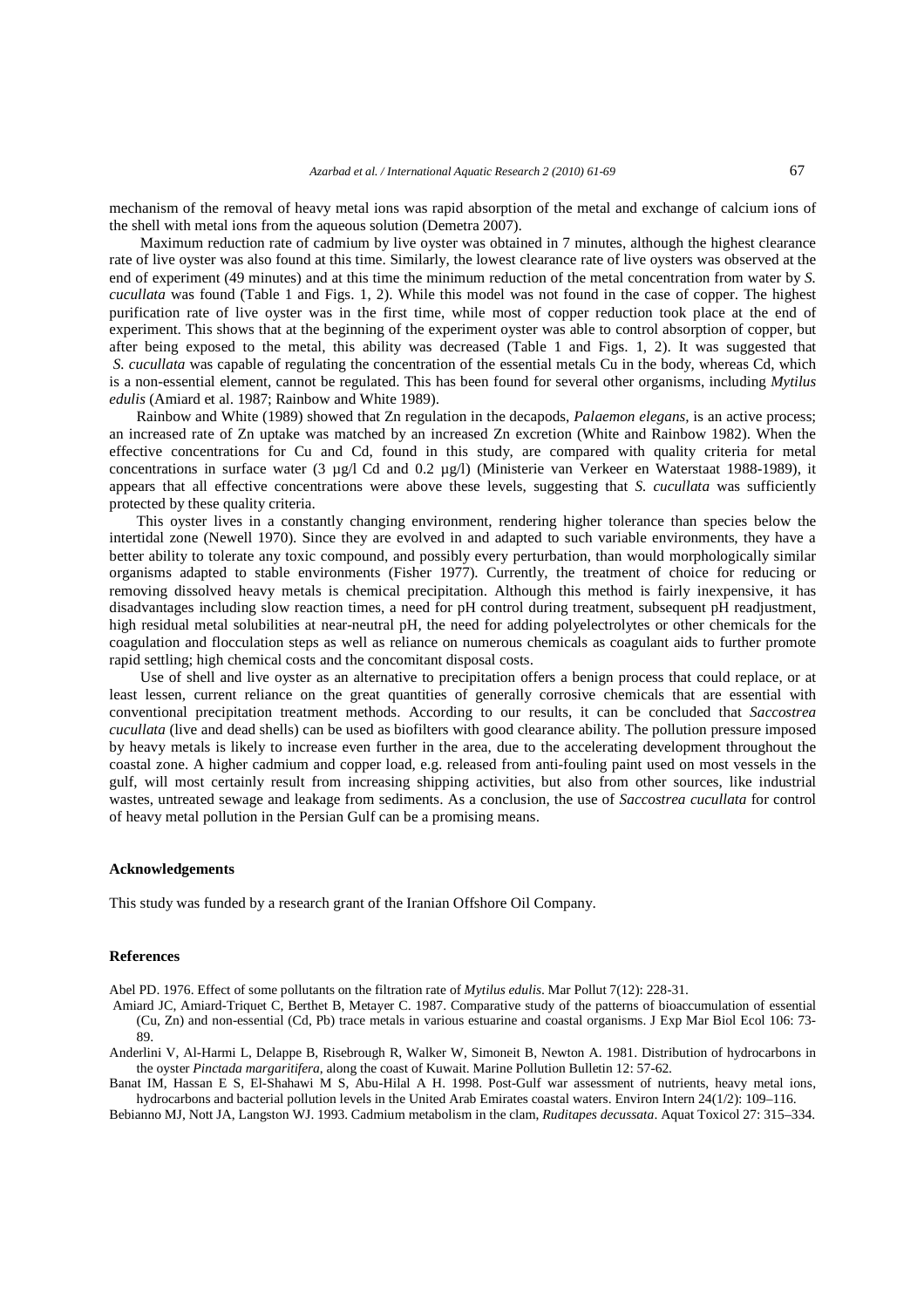- Das S, Jana B. 1999. Dose-dependent uptake and Eichhornia-induced elimination of cadmium in various organs of the freshwater mussel, *Lamellidens marginalis* (Linn). Ecol Eng 12: 207–229.
- Davenport J. 1977. A study of the effects of copper applied continuously and discontinuously to specimens of *Mytilus edulis* exposed to steady and fluctuating salinity levels. J Mar Biol Assoc UK 57: 63–74.
- Demetra T. 2007. Removal of Arsenic from Water Using Ground Clam Shells. Water Environment Federation 10.2175/SJWP: 1:80.
- Doherty FG, Cherry D S, Cairns Jr. 1987. Valve closure responses of the Asiatic clam *Corbiculu fluminea* exposed to cadmium and zinc. Hydrobiologia 153: 159-67.
- Elfwing T, Tedengren M. 2002. Effects of copper on the metabolism of three species of tropical oysters, Saccostrea cucullata, Crassostrea lugubris and C. belcheri. Aquaculture 204: 157-166.
- Fisher NS. 1977. On the differential sensitivity of estuarine and open-ocean diatoms to exotic chemical stress. Am Nat 111: 871– 895.
- Foster-Smith RL. 1975a. The effect of concentration of suspension and inert material on the assimilation of algae by hree bivalves. J Mar Biol Assoc UK 55: 411–418.
- Foster-Smith RL. 1975b. The effect of concentration of suspension on filtration rates and pseudofaecal production for *Mytilus edulis*, *Cerastoderma edule* and Venerupis pullastra (Montagu). J Exp Mar Biol Ecol 17: 1–22.
- Fowler SW, Readman B, Oregioni JP. Villeneuve, K McKay. 1993. Petroleum hydrocarbons and trace metals in near shore Gulf sediments and biota before and after the 1991 war. Mar Pollut Bull 27: 171-182.
- Francis BM. 1994. Toxic Substances in the Environment, John Wiley & Sons, Inc New York. 363 pp.
- George SG, Pirie BJS. 1979. The occurrence of cadmium in subcellular particles in the kidney of the marine mussel, *Mytilus edulis* exposed to cadmium. Biochem Biophys Acta 58: 234–244.
- Gilek M, Tedengren M, Kautsky N. 1992. Physiological performance and general histology of the blue mussel, *Mytilus edulis* L., from the Baltic and North Seas, Netherlands. J Sea Res 30: 11–21.
- Grace AL, Gainey JLF. 1987. The effects of copper on the heart rate and filtration rate of *Myilus edulis*. Mar Pollut Bull 18(2): 87-91.
- Grimalt JO, Ferrer M, Macpherson E. 1999. The mine tailing accident in Aznalcollar. Sci Total Environ 242: 3–11.
- Hemelraad J, Herwig HJ. 1988. Cadmium kinetics in freshwater clams. IV. Histochemical localization of cadmium in *Anodonta cygnea* and *Anodonta anatina*, exposed to cadmium chloride. Arch Environ Contam Toxicol 17: 333–343.
- Hemelraad J, Holwerda DA, Zandee DI. 1986a.Cadmium kinetics in freshwater clams. III. The pattern of cadmium accumulation in *Anodonta cygnea*. Arch. Environ Contam Toxicol 15: 1–7
- Hemelraad J, Holwerda DA, Teerds KJ, Herwig HJ, Zandee DI. 1986b. Cadmium kinetics in freshwater clams. II. A comparative study of cadmium uptake and cellular distribution in the Unionidae *Anodonta cygnea*, *Anodonta anatina*, and Unio pictorum. Arch Environ Contam Toxicol 15: 9–21.
- Hemelraad J, Herwig HJ, Van Donselaar EG, Holwerda DA, Zandee DI. 1990a. Effects of cadmium in freshwater clams. II. Ultrastructural changes in the renal system of *Anodonta cygnea*. Arch Environ Contam Toxicol 19: 691–698.
- Jackson JD. 1982. The use of common aquatic macrophytes in treating sewage. Ph.D. Thesis, University of NSW.
- Janssen HH, Scholz N. 1979. Uptake and cellular distribution of cadmium in *Mytilus edulis*. Mar Biol 55: 133–144.
- Jenner HA, Hemelraad J, Marquenie JM, Noppert F. 1991. Cadmium kinetics in freshwater clams (Unionidae) under field and laboratory conditions, Sci Total Environ 108: 205–214.
- Jørgenson CB. 1996. Bivalve filter feeding revisited. Mar Ecol Prog Ser 142: 287–302.
- Kraak MHS, Toussaint M, Lavy D, Davids C. 1994b. Short-term effects of metals on the filtration rate of the zebra mussel *Dreissena polymorpha*. Environ Pollut 84: 139–143.
- Kraak MHS, Wink YA, Stuijfzand SC, Buckert-de Jong MC, de Groot CJ, Admiraal W. 1994c. Chronic ecotoxicity of Zn and Pb to the zebra mussel *Dreissena polymorpha*. Aquat Toxicol 30: 77–89.
- Kramer KJM, Jenner HA, de Zwart D. 1989. The valve movement response of mussels: a tool in biological monitoring. *Hydrobiologia* 199(189): 433-43.
- Literathy P, Khan NY, Linden O. 2002. Petroleum and Oil Industry. The Gulf Ecosystem: Health and Sustainability, Backhuys Publishers Leiden pp: 127-156.
- Long SE, Martin TD. 1991. Methods for the Determination of Metals in Environmental Samples Method 200.10 Determinations of Trace Elements in Marine Waters by On-line Chelation Preconcentration and Inductively Coupled Plasma Mass Spectrometry. U.S. Environmental Protection Agency, Revision 1.4, EPA/600/4-91/010, Washington, D.C. 53–175.
- Manley AR. 1983. The effects of copper on the behavior, respiration, filtration and ventilation activity of *Mytilus edulis*. J Mar Biol Assoc UK 63: 205–222.
- Martin JM, Piltz FM, Reish DJ. 1975. Studies on *Mytilus edulis* community in Alamitos Bay, California. V. The effects of heavy metals on byssal thread production. Veliger 18(2): 183-8.

Ministerie van Verkeer en Waterstaat 1988-1989. Derde Nota Water huishounding. Kamerstukken II, 21 250, nrs. 1-2.

Newell RC. 1970. Biology of Intertidal Animals. Logos Press, London, pp. 555.

Rainbow PS, White SL. 1989. Comparative strategies of heavy metal accumulation by crustaceans: zinc, copper and cadmium in decapods. An amphipod and a barnacle. Hydrobiologia 174: 245-62.